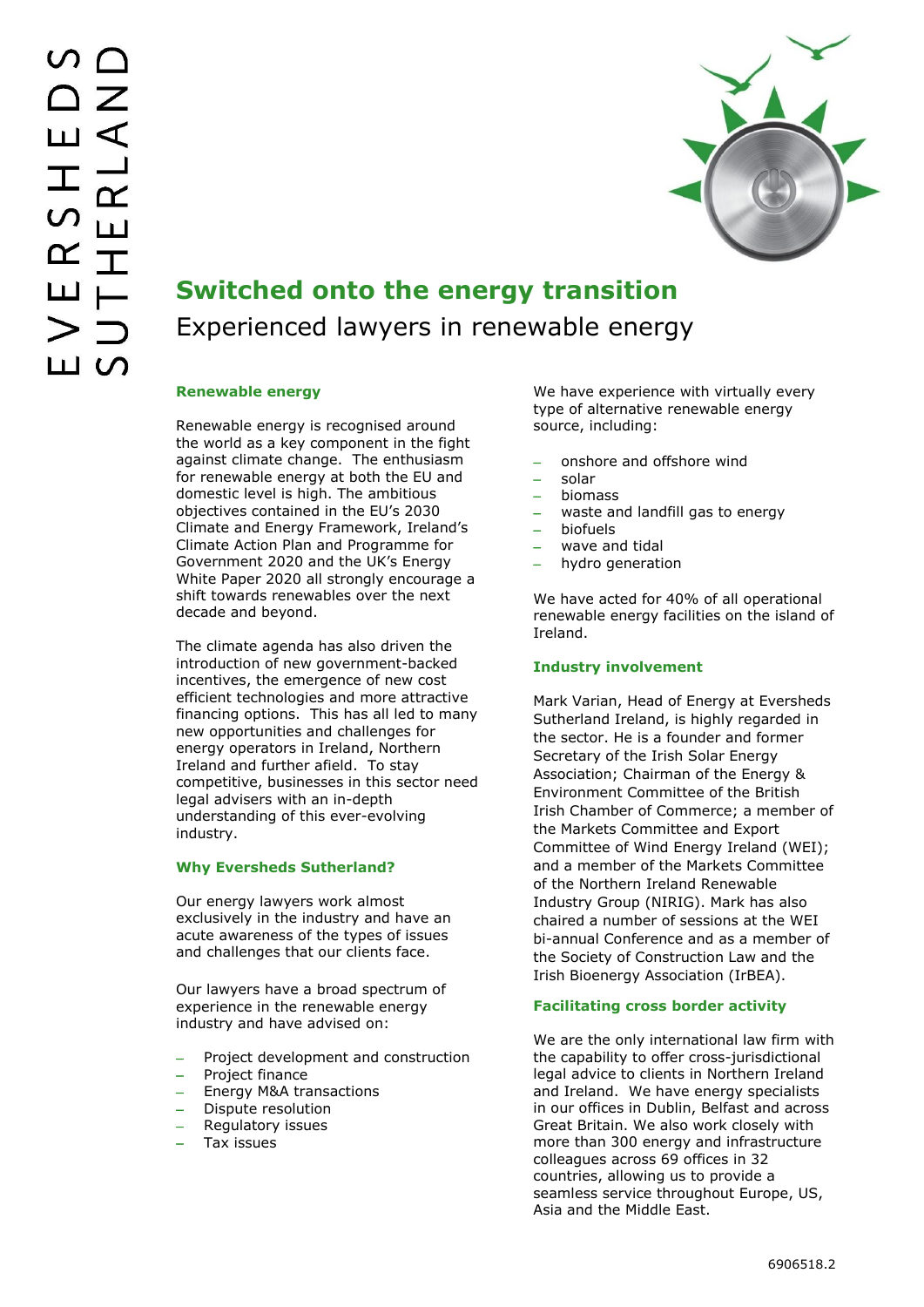#### **Recent experience**

Our experience includes advising:

- **EirGrid** and, **Réseau de Transport d'électricité** on the proposed and ongoing joint procurement of the €1bn Celtic Electricity Interconnector - a 500km interconnector between Ireland and France
- **Codling Wind Park Limited** in relation to the proposed development of a 2.1GW offshore wind project in Ireland
- **Shell**, on the entry into its partnership with Simply Blue Energy, which will develop a floating wind farm in the Celtic Sea
- **SMR International Wind Parks** on all their renewable energy work in Ireland, including the development and financing of a series of three wind farms in early 2020
- **Evermore Energy** on the construction of their 480MW CCGT at Belfast Harbour.
- **Sojitz Corporation** on its acquisition of a 60% stake in the 230MW plus Invis Energy portfolio
- **Impax Asset Management** on the acquisition, project financing and sale of the Dromadda More Wind Farm
- **China General Nuclear** on the introduction of I-SEM and the changes required to protect investment in a portfolio of 14 wind farms located across Ireland and Norther Ireland
- **Natural Forces** on its Irish joint venture with a number of individuals to develop onshore wind farms in Ireland
- **Strategic Power** in relation to the establishment of their bio-methane business in Ireland
- **Sustainable Development Capital Limited** in relation to the establishment of their 37.5MW Rhode Energy Storage project in Co Offaly
- **Pensions Infrastructure Platform** on the portfolio refinancing of five wind farms across Ireland and the UK
- **Greencoat** on the acquisition of 156mw of operational solar assets across the UK and Northern Ireland
- **AIB Bank** on the funding of Glenmore and its extension, Elginny and Broughshane wind farms and the Rockbrook Anaerobic Digestion plant
- **BVP Investments Limited** in relation to its investment in the Cork Green Energy CHP sponsored by Mid Cork Pallets
- **PiP** on the acquisition of five wind farms from Scottish Equity Partners

#### **What do our clients say?**

A respondent notes that the lawyers' strength lies in their *"client focus and ability to work collectively with the client's wider team to find solutions."*

#### **Chambers Europe 2021**

An interviewee finds the team members to be *"very knowledgeable in the area of renewable energy."*

#### **Chambers Europe 2021**

Clients report that Mark Varian is *"very knowledgeable about the renewable energy market in Ireland, and his advice is practical and business-oriented."*

#### **Chambers Europe 2021**

Sources describe Mark Varian as an *"experienced, commercial and committed"*  partner who has *"an excellent knowledge of the energy industry."*

#### **Chambers Europe 2020**

*"They are very knowledgeable in the renewable energy sector. They are also very commercial in terms of negotiations with the counterparty's lawyers, and their responses are very quick."*

#### **Chambers Europe 2020**

*"They are pragmatic in their approach."*

#### **Chambers Europe 2020**

## **Legal updates**

We offer briefings and alerts on the latest issues facing the energy sector. If you would like to receive these alerts, please sign up to our energy mailing list [here.](https://www.eversheds-sutherland.com/global/en/where/europe/ireland/overview/subscribe.page?)